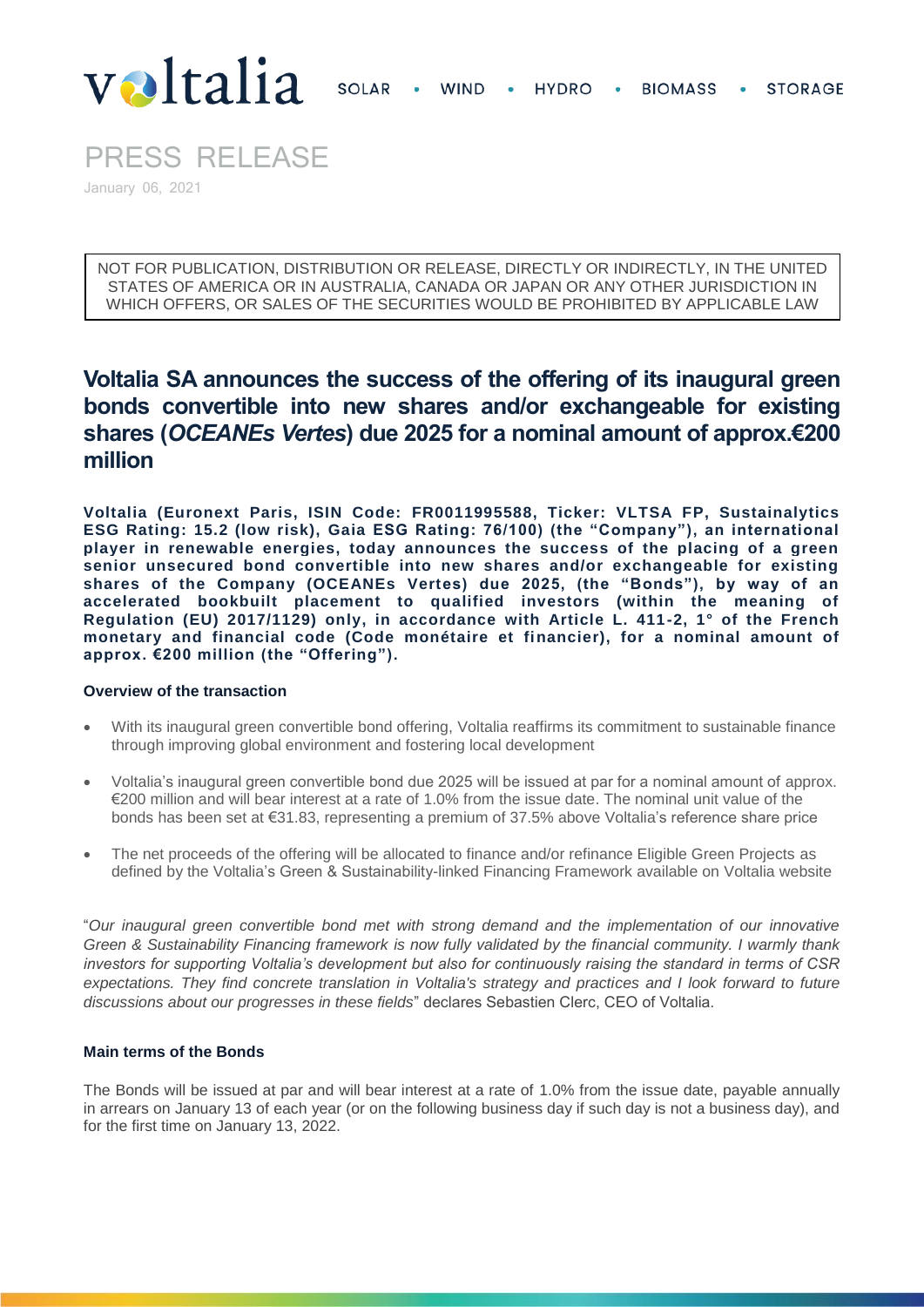# voltalia

### PRESS RELEASE

January 06, 2021

The nominal unit value of the Bonds has been set at €31.83 corresponding to a premium of 37.5% above the reference share price which has been set as the clearing price of the concurrent placement (by way of an accelerated bookbuilding process, the "**Concurrent Accelerated Bookbuilding**") of existing shares of the Company organised by the joint global coordinators, to facilitate hedging for certain subscribers of the Bonds. The number of shares sold as part of the Concurrent Accelerated Bookbuilding represented approximately 0.8 million shares. A stock loan facility will be provided by Voltalia Investissement, the reference shareholder of Voltalia, with the joint global coordinators acting as pivot of the facility.

The settlement-delivery of the Bonds and of the shares are expected to take place on January 13, 2021 (the "**Issue Date**").

Unless previously converted, exchanged, redeemed or purchased and cancelled, the Bonds will be redeemed at par on January 13, 2025 (or on the following business day if this date is not a business day) (the "**Maturity Date**").

The Bonds may be redeemed prior to maturity at the option of the Company and at the option of the bondholders under certain conditions.

In particular, the Bonds may be fully redeemed earlier at par plus accrued interest, at the Company's option at any time from February 05, 2024 until the Maturity Date, subject to a minimum of 30 (but not more than 60) calendar days prior notice, if the arithmetic average, calculated over a period of 20 consecutive trading days chosen by the Company from among the 40 consecutive trading days preceding the publication of the early redemption notice, of the daily products of the volume weighted average price of the Company's shares on the regulated market of Euronext in Paris ("**Euronext Paris**") on each trading day of the considered period and the applicable conversion/exchange ratio on each such trading day exceeds 130% of the nominal value of the Bonds.

Upon a Change of Control of the Company, a Free Float Event or a Delisting of the shares of the Company (as these terms are defined in the terms and conditions of the Bonds), any bondholder will have the option to require the Company to redeem all, but not some only, of its Bonds at par plus accrued but unpaid interests.

Bondholders will be granted a conversion/exchange right of the Bonds into new and/or existing shares of the Company (the "**Conversion/Exchange Right**") which they may exercise at any time from the Issue Date and until the 7th trading day (inclusive) preceding the Maturity Date or the relevant early redemption date.

The conversion/exchange ratio is set at one share per Bond subject to standard adjustments, including antidilution and dividend protections, as detailed in the terms and conditions of the Bonds. Upon exercise of their Conversion/Exchange Right, bondholders will receive at the option of the Company new and/or existing Company's shares carrying in all cases all rights attached to existing shares as from the date of delivery.

Application will be made for the listing of the Bonds on Euronext Access<sup>TM</sup> of Euronext in Paris to occur within 30 calendar days from the Issue Date.

#### **Voltalia Green & Sustainability-linked Financing Framework**

Voltalia's Framework and the external review of the Framework by EthiFinance, as Second Party Opinion provider, are available on the Company's website.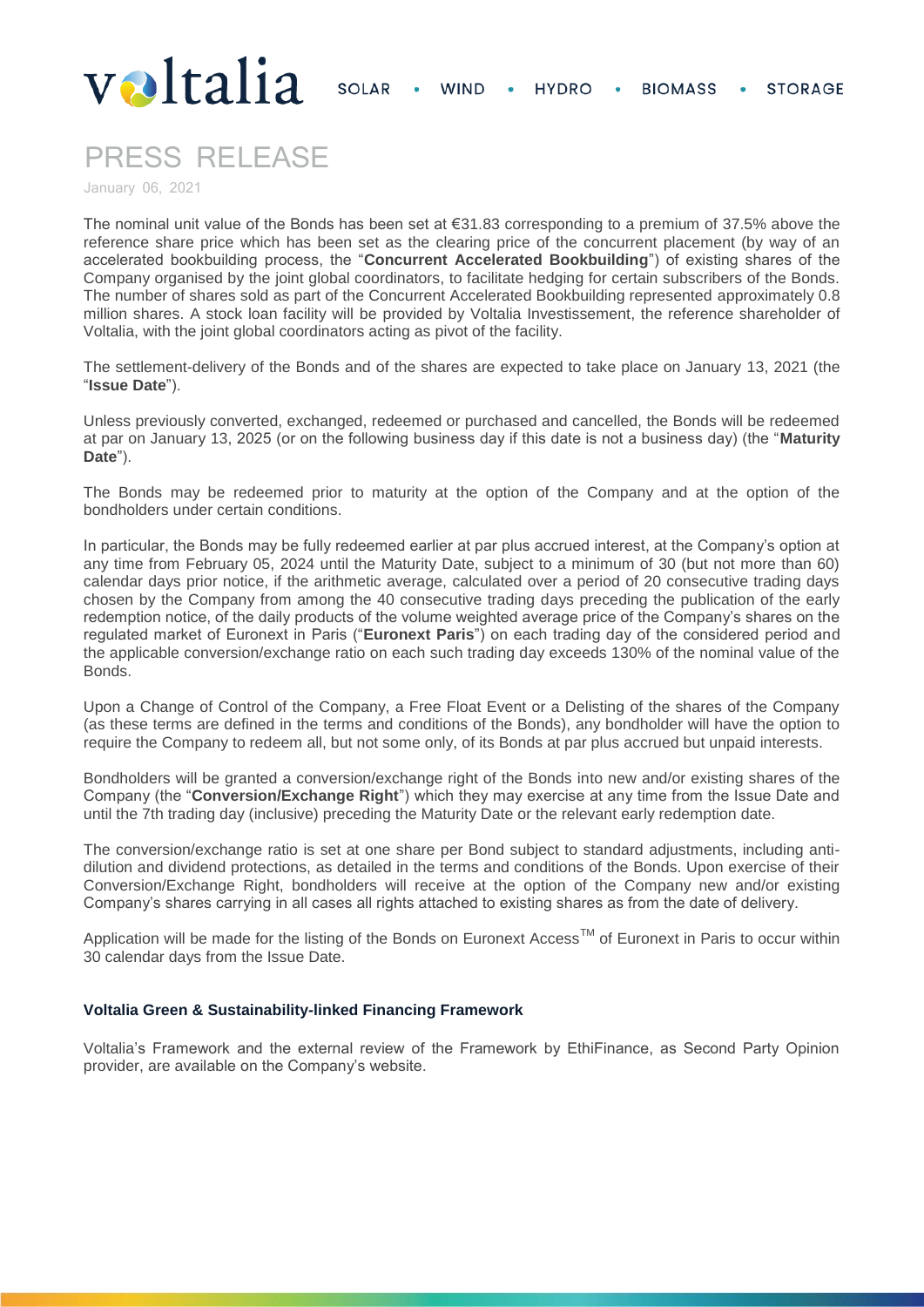

PRESS RELEASE January 06, 2021

#### **Lock-up undertakings**

In the context of the Offering, the Company and Voltalia Investissement have respectively agreed to a lock-up undertaking on the issuance or sale of shares or of securities giving access to the Company's share capital for a period starting from the announcement of the transaction and ending 90 calendar days after the Issue Date, subject to certain customary exceptions or waiver from the joint global coordinators.

#### **Dilution**

For illustrative purposes, as a result of the Offering and the final conditions, considering an aggregate principal amount of €199 999 985.40, represented by 6 283 380 Bonds each with a nominal value of €31.83, based on the initial conversion/exchange ratio, the maximum potential dilution would represent approximately 6.6% of the Company's outstanding share capital, if the Conversion/Exchange Right was exercised for all the Bonds and the Company decided to only deliver new shares upon exercise of the Conversion/Exchange Right.

#### **Legal framework of the Offering and placement**

The Offering has been conducted by way of an accelerated bookbuilt placement to qualified investors (within the meaning of Regulation (EU) 2017/1129 (as amended, the "**Prospectus Regulation**")) only, in accordance with Article L. 411-2 1° of the French monetary and financial code (Code monétaire et financier), as per the authorization granted by the Company's extraordinary general meeting held on May 13th, 2020 (26th resolution), in France and outside of France (excluding, in particular, the United States of America, Australia and Japan), without an offer to the public (other than to qualified investors) in any country (including France).

Existing shareholders of the Company shall have no preferential subscription rights and there will be no priority subscription period, in connection with the issuance of the Bonds or the underlying new shares of the Company issued upon conversion.

#### **Available information**

Neither the offering of the Bonds, nor the admission of the Bonds to trading on Euronext AccessTM has been subject to a prospectus approved by the French Autorité des marchés financiers (the "**AMF**"), as defined in the Prospectus Regulation. No key information document required by Regulation (EU) 1286/2014 has been or will be prepared. Detailed information about Voltalia, including its business, results, prospects and the risk factors to which Voltalia is exposed are described in the Company's universal registration document (Document d'enregistrement universel) for the financial year ended December 31, 2019, filed by the Company with the AMF on March 25, 2020 under No. D.20-0181; the Company's half-year financial report as of June 30, 2020; and the Company's press releases (including third quarter revenues as of September 30, 2020) and other regulated information about the Company; which are all available on the Company's website (https://www.voltalia.com).

#### **Important information**

This press release does not constitute or form part of any offer or solicitation to purchase or subscribe for or to sell securities to any person in the United States, Australia or Japan or in any jurisdiction to whom or in which such offer is unlawful, and the Offering of the Bonds is not an offer to the public in any jurisdiction including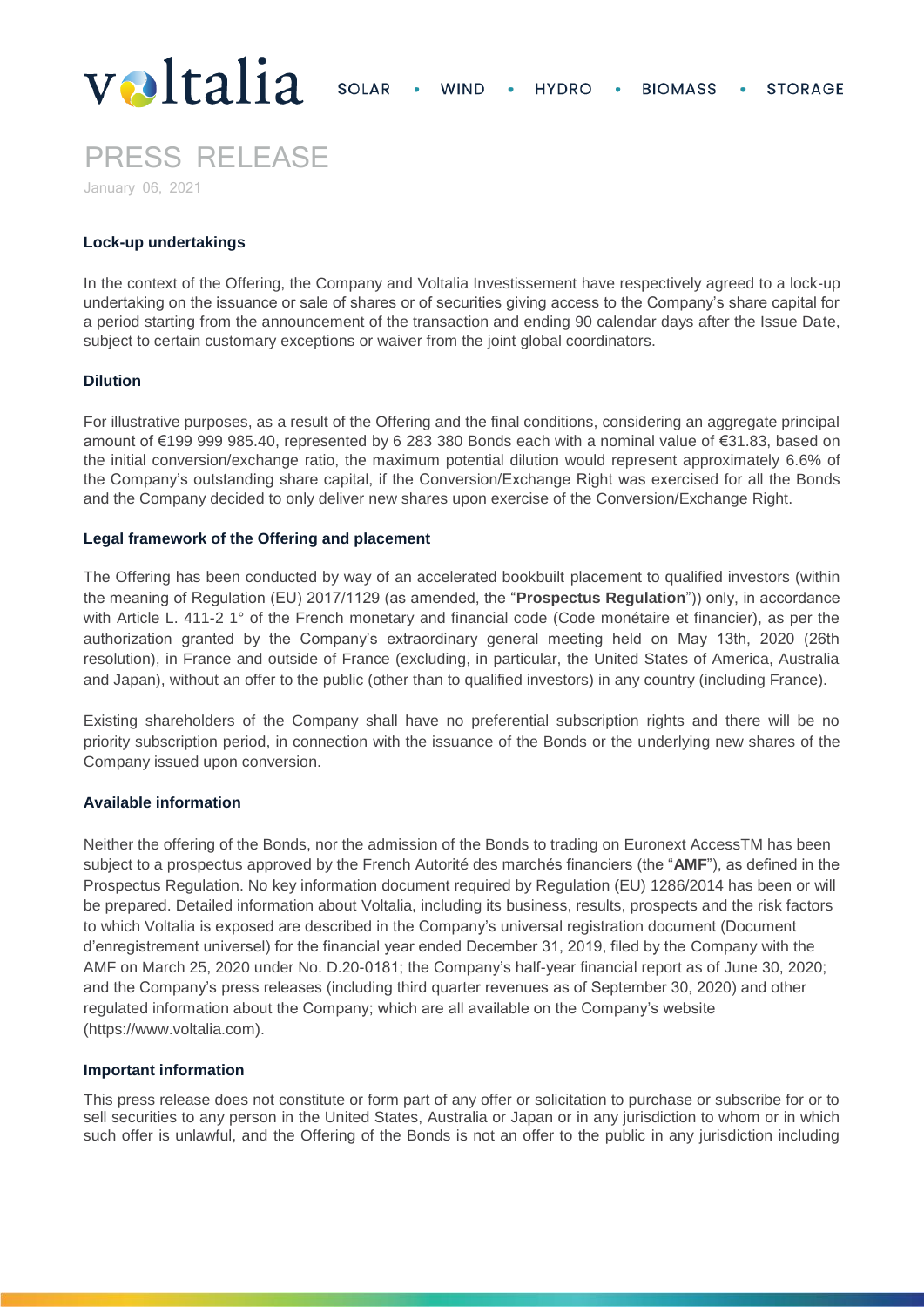voltalia

January 06, 2021

France, other than to qualified investors within the meaning of the Prospectus Regulation, or an offer to retail investors as such term is defined below.

*Note: The English version of this press release may differ from the French version for regulatory reasons.*

Next on the agenda: **Q4 2020 revenues** on January 26, 2021

#### **About Voltalia [\(www.voltalia.com\)](http://www.voltalia.com/)**

Voltalia is an international player in the renewable energy sector. The Group produces and sells electricity generated from wind, solar, hydraulic, biomass and storage facilities that it owns and operates. Voltalia has generating capacity in operation and under construction of more than 1.3 GW and a portfolio of projects under development representing total capacity of 8.5 GW.

Voltalia is also a service provider and supports its investor clients in renewable energy projects during all phases, from design to operation and maintenance.

As a pioneer in the corporate market, Voltalia provides a global offer to private companies, ranging from the supply of green electricity and energy efficiency services to the local production of their own electricity.

The Group has more than 1,000 employees and is present in 20 countries on 4 continents and is able to act worldwide on behalf of its clients.

Voltalia is listed on the regulated market of Euronext Paris, compartment B (FR0011995588 – VLTSA) and is part of the Enternext Tech 40 and CAC Mid & Small indices. The Group is also included in the Gaïa-Index, an index for socially responsible midcaps.

Voltalia Investor Relations[: invest@voltalia.com](mailto:invest@voltalia.com) T. +33 (0)1 81 70 37 00

Actifin Press Contact: Jennifer Jullia jjullia@actifin.fr **.** T. +33 (0)1 56 88 11 11

#### **Disclaimer**

*This press release may not be released, published or distributed, directly or indirectly, in or into the United States of America, Australia, Canada or Japan. The distribution of this press release may be restricted by law in certain jurisdictions and persons into whose possession any document or other information referred to herein comes, should inform themselves about and observe any such restriction. Any failure to comply with these restrictions may constitute a violation of the securities laws of any such jurisdiction.*

*No communication or information relating to the offering of the Bonds or the Concurrent Accelerated Bookbuilding of existing shares of the Company by the joint global coordinators may be transmitted to the public in a country where there is a registration obligation or where an approval is required. No action has been or will be taken in any country in which such registration or approval would be required. The issuance by the Company or the subscription of the Bonds and the Concurrent Accelerated Bookbuilding of existing shares of the Company by the joint global coordinators may be subject to legal and regulatory restrictions in certain jurisdictions; none of Voltalia and the joint global coordinators assumes any liability in connection with the breach by any person of such restrictions.*

*This press release is an advertisement and not a prospectus within the meaning of Regulation (EU) 2017/1129 (the "Prospectus Regulation"). This press release is not an offer to the public other than to qualified investors, or an offer to subscribe or designed to solicit interest for purposes of an offer to the public other than to qualified investors in any jurisdiction, including France.*

*The Bonds have been offered only by way of an offering in France and outside France (excluding the United States of America, Australia, Canada, Japan and any other jurisdiction where a registration process or an approval would be required by applicable laws and*  regulations), solely to qualified investors as defined in article 2 point (e) of the Prospectus Regulation and in accordance with Article *L. 411-2 1° of the French monetary and financial code (Code monétaire et financier). There will be no public offering in any country (including France) in connection with the Bonds. This press release does not constitute a recommendation concerning the issue of the Bonds, other than to qualified investors. The value of the Bonds and the shares of Voltalia can decrease as well as increase. Potential investors should consult a professional adviser as to the suitability of the Bonds for the person concerned.*

#### *Prohibition of sales to European Economic Area retail investors*

*No action has been undertaken or will be undertaken to make available any Bonds to any retail investor in the European Economic Area. For the purposes of this provision:*

- *(a) the expression "retail investor" means a person who is one (or more) of the following:*
	- *(i) a retail client as defined in point (11) of Article 4(1) of Directive 2014/65/EU (as amended, "MiFID II"); or*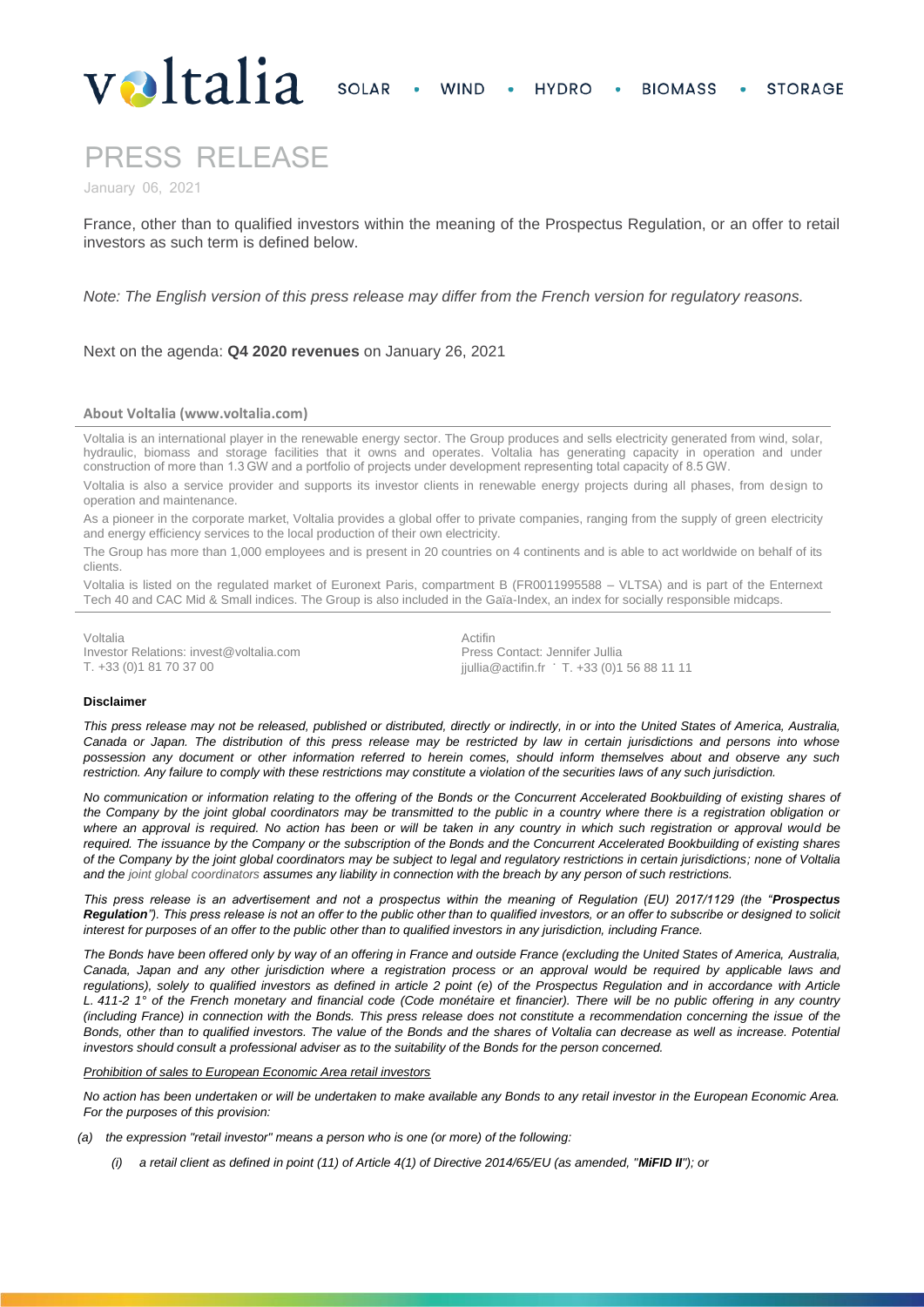voltalia

January 06, 2021

- *(ii) a customer within the meaning of Directive (EU) 2016/97, as amended, where that customer would not qualify as a professional client as defined in point (10) of Article 4(1) of MiFID II; or*
- *(iii) not a "qualified investor" as defined in the Prospectus Regulation; and*
- *(b) the expression "offer" includes the communication in any form and by any means of sufficient information on the terms of the offer and the Bonds to be offered so as to enable an investor to decide to purchase or subscribe the Bonds.*

*Consequently no key information document required by Regulation (EU) No 1286/2014 (as amended, the "PRIIPs Regulation") for offering or selling the Bonds or otherwise making them available to retail investors in the European Economic Area has been prepared and therefore offering or selling the Bonds or otherwise making them available to any retail investor in the European Economic Area may be unlawful under the PRIIPS Regulation.*

#### *Prohibition of sales to UK retail Investors*

*No action has been undertaken or will be undertaken to make available any Bonds to any retail investor in the United Kingdom ("UK"). For the purposes of this provision:*

*(a) the expression retail investor means a person who is one (or more) of the following:*

*(i) a retail client, as defined in point (8) of Article 2 of Regulation (EU) No 2017/565 as it forms part of domestic law by virtue of the European Union (Withdrawal) Act 2018 ("EUWA"); or*

*(ii) a customer within the meaning of the provisions of the FSMA and any rules or regulations made under the FSMA to implement Directive (EU) 2016/97, where that customer would not qualify as a professional client, as defined in point (8) of Article 2(1) of Regulation (EU) No 600/2014 as it forms part of domestic law by virtue of the EUWA; or*

*(iii) not a qualified investor as defined in Article 2 of Regulation (EU) 2017/1129 as it forms part of domestic law by virtue of the EUWA; and*

*(b) the expression an "offer" includes the communication in any form and by any means of sufficient information on the terms of the offer and the Bonds to be offered so as to enable an investor to decide to purchase or subscribe for the Bonds.*

*Consequently no key information document required by Regulation (EU) No 1286/2014 as it forms part of domestic law by virtue of the EUWA (the "UK PRIIPs Regulation") for offering or selling the Bonds or otherwise making them available to retail investors in the UK has been prepared and therefore offering or selling the Bonds or otherwise making them available to any retail investor in the UK may be unlawful under the UK PRIIPs Regulation.*

*MIFID II product governance / Retail investors (France only), professional investors and ECPs only target market – Solely for the purposes of each manufacturer's product approval process, the target market assessment in respect of the Bonds has led to the conclusion that: (i) the target market for the Bonds is French retail investors, eligible counterparties and professional clients, each as*  defined in MiFID II; and (ii) all channels for distribution of the Bonds to French retail investors, eligible counterparties and professional *clients are appropriate. Any person subsequently offering, selling or recommending the Bonds (a "distributor") should take into consideration the manufacturers' target market assessment; however, a distributor subject to MiFID II is responsible for undertaking its own target market assessment in respect of the Bonds (by either adopting or refining the manufacturers' target market assessment) and determining appropriate distribution channels. For the avoidance of doubt, even if the target market includes French retail investors, the manufacturers have decided that the Bonds will be offered, as part of the initial offering, only to eligible counterparties and professional clients.*

#### *France*

The Bonds have not been and will not be offered or sold or cause to be offered or sold, directly or indirectly, to the public in France other than to qualified investors. Any offer or sale of the Bonds and distribution of any offering material relating to the Bonds have been and will *be made in France only to qualified investors (investisseurs qualifiés), as defined in article 2 point (e) of the Prospectus Regulation, and in accordance with Article L.411-2 1° of the French monetary and financial code (Code monétaire et financier).*

#### *United Kingdom*

*This press release is addressed and directed only (i) to persons located outside the United Kingdom, (ii) to investment professionals as defined in Article 19(5) of the Financial Services and Markets Act 2000 (Financial Promotion) Order 2005, as amended (the "Order"), (iii) to high net worth companies, and other persons to whom it may lawfully be communicated, falling within by Article 49(2) (a) to (d) of the Order (the persons mentioned in paragraphs (i), (ii) and (iii) all deemed relevant persons (the "Relevant Persons")). The Bonds and, as the case may be, the shares to be delivered upon exercise of the conversion rights (the "Financial Instruments"), are intended only for Relevant Persons and any invitation, offer or agreement related to the subscription, tender, or acquisition of the Financial Instruments may be addressed and/or concluded only with Relevant Persons. All persons other than Relevant Persons must abstain from using or relying on this document and all information contained therein.*